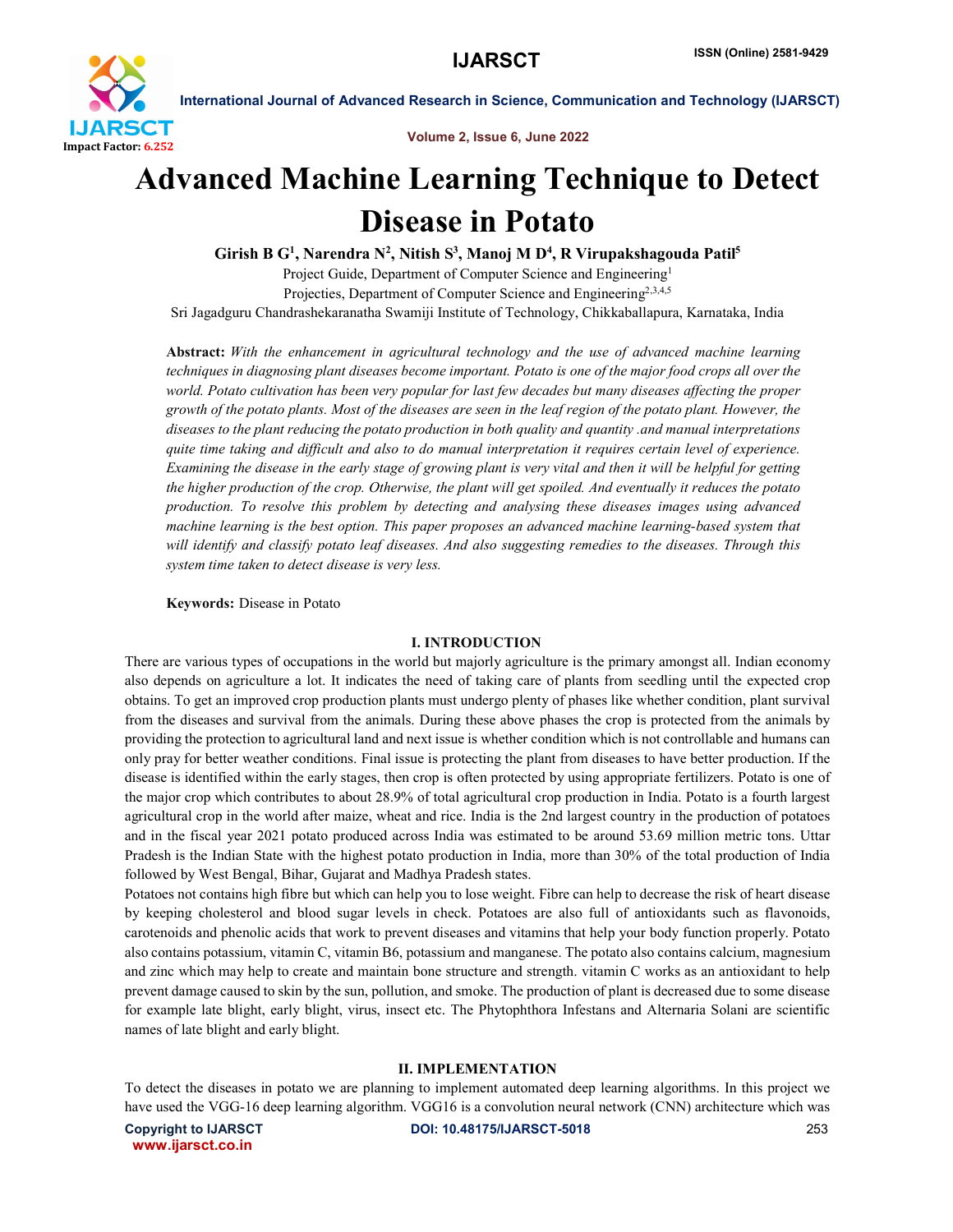

# Volume 2, Issue 6, June 2022

used to win ILSVR(ImageNet) competition in 2014. It is considered to be one of the excellent vision modelled architecture till date. Most unique thing about VGG16 is that instead of having a large number of hyper-parameters they focused on having convolution layers of 3x3 filter with a stride 1 and always used same padding and maxpool layer of 2x2 filter of stride 2.

# 2.1 VGG16 Configuration for Disease Detection in Potato

The idea behind using  $3 \times 3$  filters uniformly is something that makes the VGG stand out. Two consecutive  $3 \times 3$  filters provide for an effective receptive field of 5 x 5. Similarly, three 3 x 3 filters make up for a receptive field of 7 x 7. This way, a combination of multiple 3 x 3 filters can stand in for a receptive area of a larger size. But then, what is the benefit of using three 3 x 3 layers instead of a single  $7 \times 7$  layer? Isn't it increasing the no. of layers, and in turn, the complexity unnecessarily? No. In addition to the three convolution layers, there are also three non-linear activation layers instead of a single one you would have in 7 x 7. This makes the decision functions more discriminative. It would impart the ability to the network to converge faster.

It also reduces the number of weight parameters in the model significantly. Assuming that the input and output of a threelayer 3 x 3 convolutional stack have C channels, the total number of weight parameters will be  $3 * 32 C2 = 27 C2$ . If we compare this to a 7 x 7 convolutional layer, it would require 72 C2 = 49 C2, which is almost twice the 3 x 3 layers. Additionally, this can be seen as a regularization on the 7 x 7 convolutional filters forcing them to have a decomposition through the 3 x 3 filters, with, of course, the non-linearity added in-between by means of ReLU activations.



Figure 1. VGG16 Configuration

# 2.2 Proposed System Architecture

It follows this arrangement of convolution and max pool layers consistently throughout the whole architecture. In the end it has 2 FC (fully connected layers) followed by a SoftMax for output. The 16 in VGG16 refers to it has 16 layers that have weights. This network is a pretty large network and it has about 138 million (approx.) parameters. We have loaded potato dataset to our application. System will pre-process and extract the features using the CNN. It will split the dataset into trainset and testset. System will train the model using VGG16. It will apply VGG16 pre-trained model to class.



Figure 2. Proposed System Architecture

Copyright to IJARSCTDOI: 10.48175/IJARSCT-5018 **254** www.ijarsct.co.in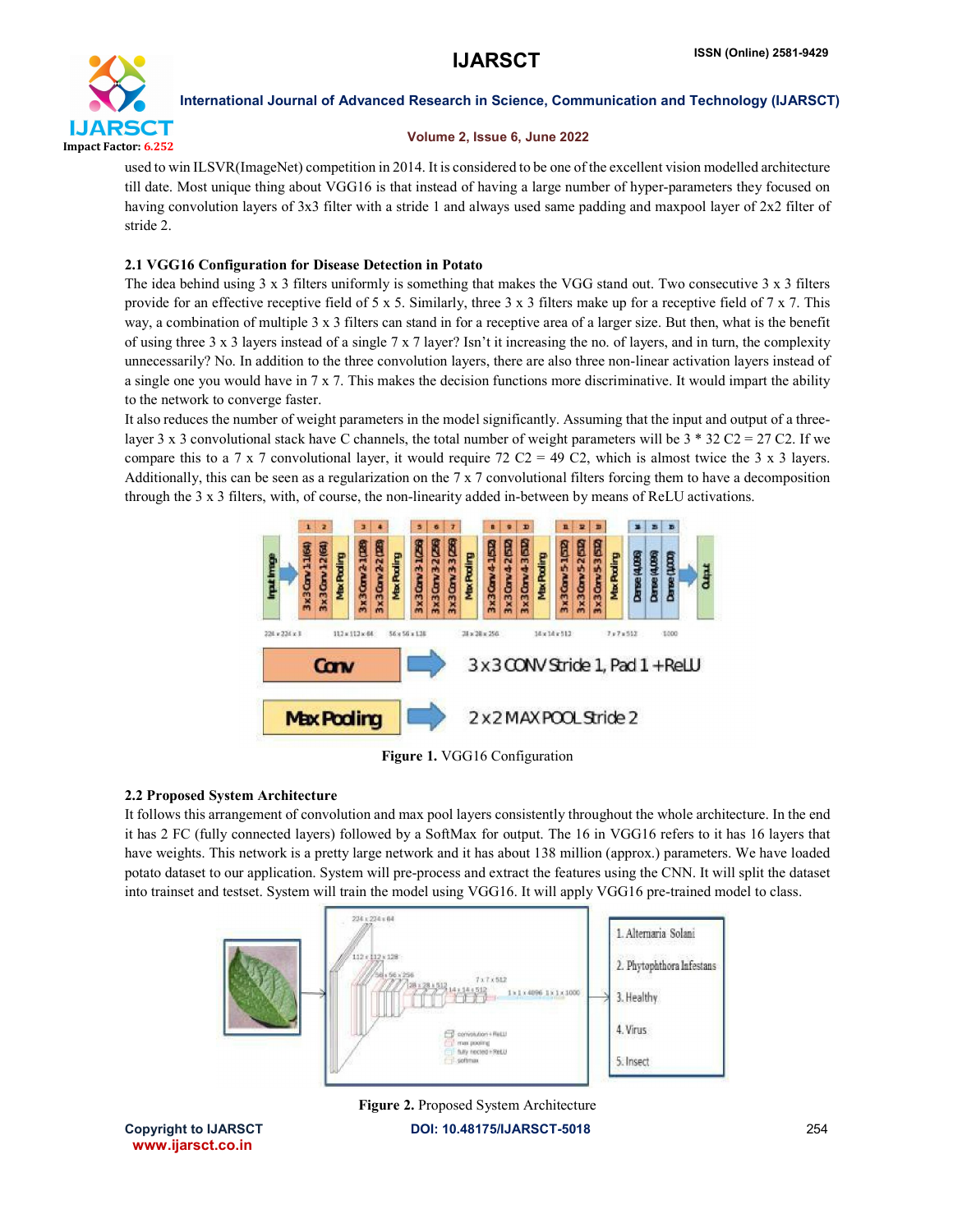

#### Volume 2, Issue 6, June 2022

# 2.3 Software Implementation

We are using potato leaf disease image dataset as input. System will use VGG-16 algorithm to predict the potato disease or not. We are using image dataset as input. System will use Image generator to extract the image features and train the VGG-16 model and shows the performance graph as output. In this project we have to take four types of image processing steps to normalize the image, change the colour of the image, and identify the properties, Image processing such as filtering and transformation of the image.



Figure 3. Flow chart of steps involved in software implementation.

We have used Python's OpenCV Library for this purpose. The features of the OpenCV library are:

- Read & write images
- Capture and save the image
- Image processing such as filtering and transformation
- Detection of feature of images or picture object detection.

The picture document is perused with the OpenCV work the request for colours is BGR. Then again, in Pillow, the request for colours is thought to be RGB.VGG16 thinks about piece by piece of picture. The pieces that VGG16 looks for are called highlights. It finding the harsh element matches in two pictures in similar positions, VGG16 improve at seeing closeness than entire picture coordinating plans. Each component resembles a smaller than normal picture, a little twodimensional cluster of qualities. Give input photograph into convolution layer Choose boundaries, apply channels with steps, cushioning if requires. Perform Convolution on the picture and apply ReLU enactment to the rid. Execute pooling to decrease dimension size. Add as numerous convolutional layers until satisfied. Flatten the yield and feed into a completely associated layer. Output the class utilizing enactment and order pictures. By applying the CNN-VGG-16 model.

# 2.4 Proposed VGG16 Model Performance

We have done 300 epochs, this model has made the progress rate is 98.36% in train Dataset and 98.81% in preparing approval set that we make. Trial with arbitrary pictures the instructional meeting went easily after the end. It was best aftereffect of precision Overall. Subsequent to dissecting the result and disarray grid, it is perceptible that the exhibition of our model is satisfactory.





www.ijarsct.co.in